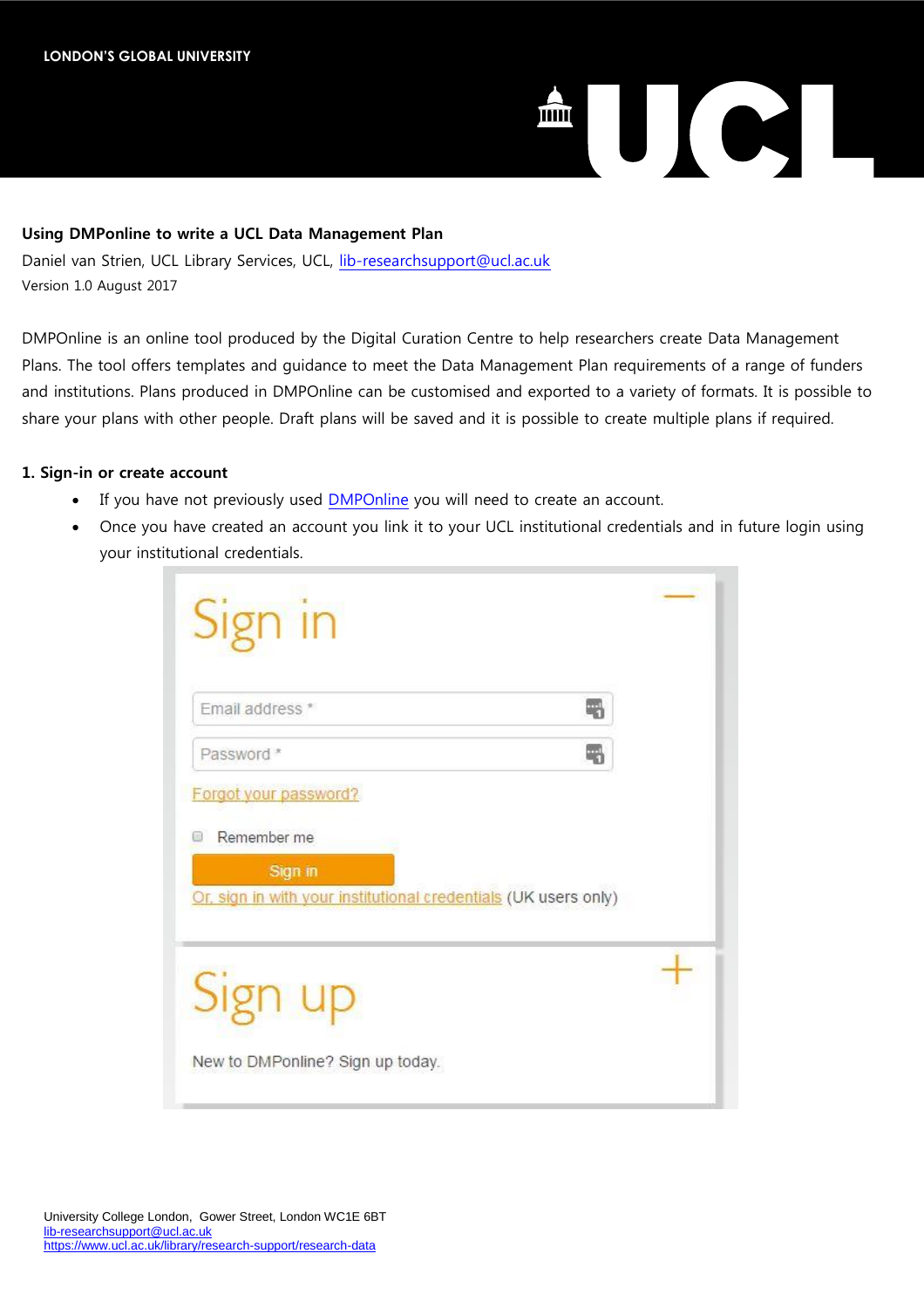If you have previously used DMPOnline logging in will allow you to see any previous plans you have created.



# My plans

The table below lists the plans that you have created, and any that have been shared with you by others. These can be edited, shared, exported or deleted at anytime.

|                                                 |           | Filter plans |                                 | $\ddot{\circ}$<br>Filter<br>$\mathbf{x}$ |
|-------------------------------------------------|-----------|--------------|---------------------------------|------------------------------------------|
| $\bullet$<br>Name                               | Owner     | Shared?<br>٠ | $\bullet$<br><b>Last edited</b> | Select an action<br>$\bullet$            |
| My plan (A minimal Software Management<br>Plan) | Me<br>236 | No<br>12253  | 07-03-2017                      | Edit Share Export Delete                 |
| My plan (A full Software Management Plan)       | Me        | No           | 07-03-2017                      | Edit Share Export Delete                 |
| My plan (Horizon 2020 DMP)                      | Me        | No           | 29-03-2017                      | Edit Share Export Delete                 |
| My plan (Wellcome Trust Template)               | Me        | <b>No</b>    | 31-03-2017                      | Edit Share Export Delete                 |
| My plan (AHRC Template)                         | Me        | <b>No</b>    | 06-04-2017                      | Edit Share Export Delete                 |
| <b>Test Plan</b>                                | Me        | <b>No</b>    | 08-05-2017                      | Edit Share Export Delete                 |
| My plan (AHRC Template)                         | Me        | <b>No</b>    | 08-05-2017                      | Edit Share Export Delete                 |

Contact us | Terms of use | DMPonline previous version

© 2004 - 2017 Digital Curation Centre (DCC)



# **2. Create a DMP**

Once you are signed-in you can create your first plan. Choose create plan.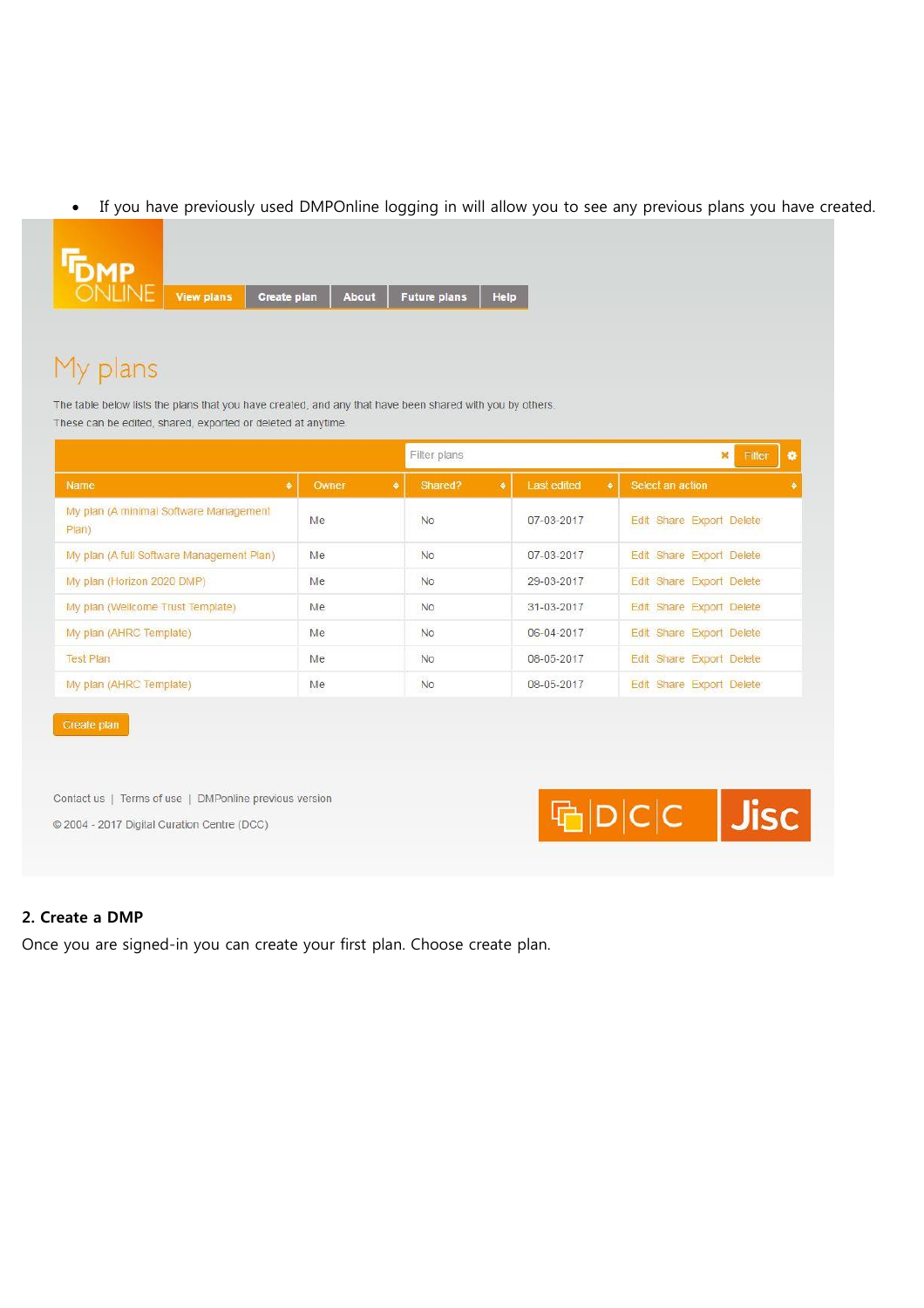# My plans

### Welcome.

You are now ready to create your first DMP. Click the 'Create plan' button below to begin.



You will now be able to access a drop down menu listing different possible funder templates. If you do not have a funder or your funder is not listed then choose not applicable/not listed.

# Create a new plan

Please select from the following drop-downs so we can determine what questions and guidance should be displayed in your plan.

If you aren't responding to specific requirements from a funder or an institution, select here to write a generic DMP based on the most common themes.

| If applying for funding, select your research funder.  | Funder                                                 |  |
|--------------------------------------------------------|--------------------------------------------------------|--|
| Otherwise leave blank.                                 |                                                        |  |
|                                                        | Funder                                                 |  |
|                                                        | Arts & Humanities Research Council                     |  |
|                                                        | Biotechnology and Biological Sciences Research Council |  |
|                                                        | Cancer Research UK                                     |  |
|                                                        | Economic and Social Research Council                   |  |
| Contact us   Terms of use   DMPonline previous version | Engineering and Physical Sciences Research Council     |  |
|                                                        | European Commission (Horizon 2020)                     |  |
| © 2004 - 2017 Digital Curation Centre (DCC)            | Medical Research Council                               |  |

Once you have chosen your funder you can choose your institution. This will allow you to see guidance created for UCL researchers.

| If applying for funding, select your research funder.<br>and the company of the company of the company of the company of the company of the company of the company of the company of the company of the company of the company of the company of the company of the company of the comp | Biotechnology and Biological Sciences Research Council        |  |
|-----------------------------------------------------------------------------------------------------------------------------------------------------------------------------------------------------------------------------------------------------------------------------------------|---------------------------------------------------------------|--|
| Otherwise leave blank.                                                                                                                                                                                                                                                                  | Not applicable/not listed.<br><b>Common Contract Contract</b> |  |
|                                                                                                                                                                                                                                                                                         |                                                               |  |
|                                                                                                                                                                                                                                                                                         |                                                               |  |
|                                                                                                                                                                                                                                                                                         |                                                               |  |
| To see institutional questions and/or guidance, select your organisation.                                                                                                                                                                                                               | University College London                                     |  |

You will also have the option to check the box to view DCC guidance. It is recommended to choose to view DCC guidance as UCL guidance is intended as a supplement to this guidance rather than a replacement.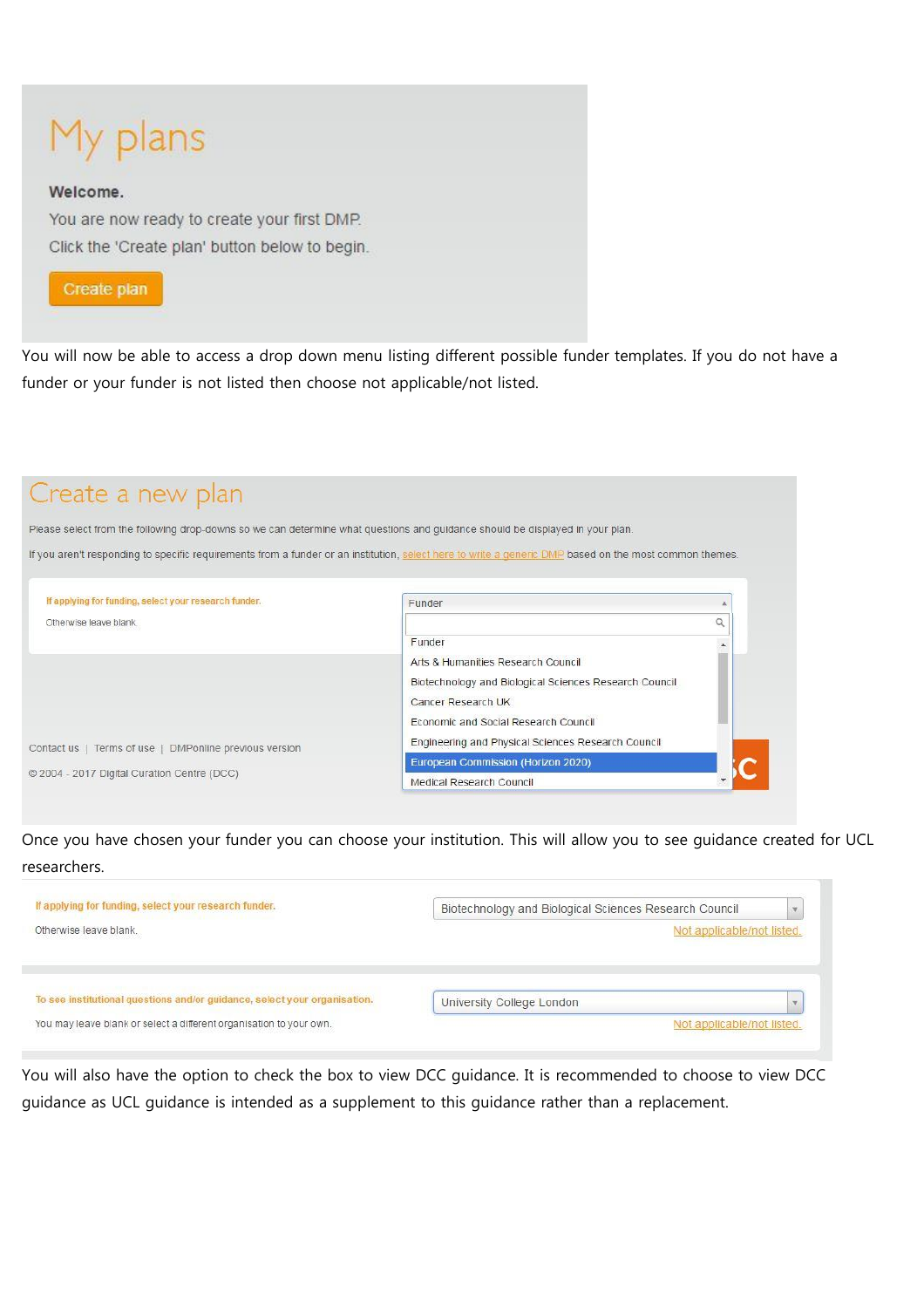Tick to select any other sources of guidance you wish to see.

D DCC guidance

You can now choose 'create plan'. When you do this you will be asked to confirm the details of the plan you want to create including funder, institution, template and other guidance:



# **3. Completing your DMP**

Once you have created a plan you will be able to fill in some basic information about the application.

| Plan name                            | My plan (Standard CRUK Tempt) |                                   |
|--------------------------------------|-------------------------------|-----------------------------------|
| ID                                   |                               |                                   |
| Grant number                         |                               |                                   |
| Principal Investigator/Researcher    | Daniel van Strien             |                                   |
| Principal Investigator/Researcher ID |                               |                                   |
| Plan data contact                    |                               |                                   |
| Description                          |                               |                                   |
|                                      |                               |                                   |
|                                      |                               |                                   |
|                                      |                               |                                   |
|                                      |                               |                                   |
|                                      |                               |                                   |
|                                      |                               | Save<br>Cancel                    |
|                                      |                               |                                   |
| This plan is based on:               |                               |                                   |
| Funder                               | Cancer Research UK            |                                   |
| Institution                          | University College London     |                                   |
|                                      |                               | <b>Answer questions</b><br>Export |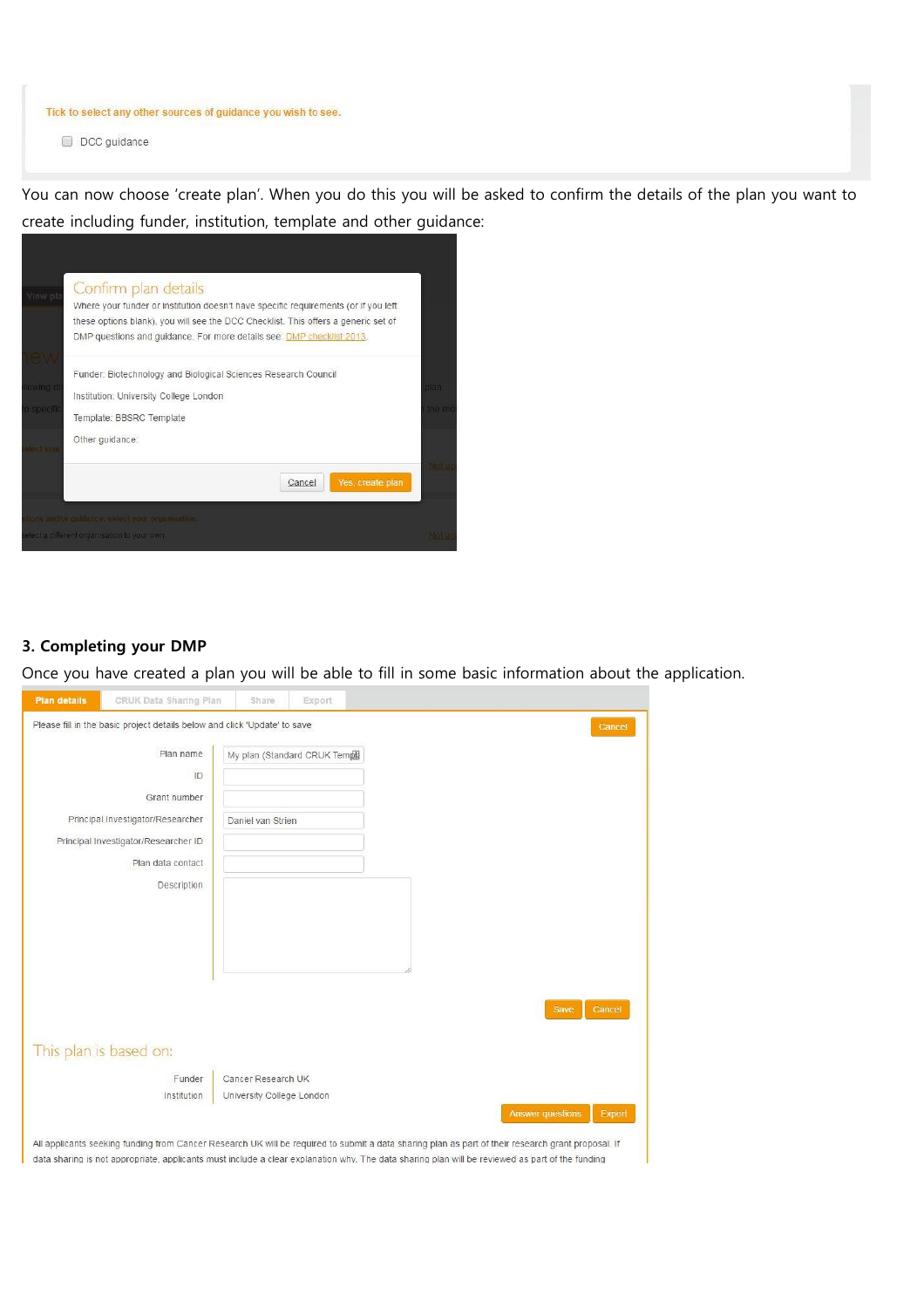Once you have completed these basic questions you can start answering the questions required by you funder/template by clicking on 'answer questions' or choosing the appropriate tab. You will now see a list of questions required by your funder. Clicking on the question will open a text box where you can fill in your answer.

|                                    | What data will you collect or create?      |               |            | Guidance Share note                                                      |           |
|------------------------------------|--------------------------------------------|---------------|------------|--------------------------------------------------------------------------|-----------|
| $\overline{I}$<br>B                | E E                                        | $\mathcal{C}$ | <b>田</b> - | <b>EPSRC Policy Expectations</b>                                         | ÷         |
|                                    |                                            |               |            | UCL Guidance guidance on Data Volumes                                    | ÷         |
|                                    |                                            |               |            | DCC guidance on Existing Data                                            | $\ddot{}$ |
|                                    |                                            |               |            | DCC guidance on Data Volumes                                             | ÷         |
| $\left\langle 1,1\right\rangle$    |                                            |               |            | DCC guidance on Data Type                                                | ÷         |
|                                    |                                            |               |            |                                                                          | ÷         |
|                                    | How will the data be collected or created? |               |            | DCC guidance on Data Format<br>Guidance Share note                       |           |
| $\cal I$                           | 挂 挂                                        | $\mathscr{E}$ | <b>田</b>   |                                                                          | ÷         |
| Save<br>Not answered yet<br>B      |                                            |               |            | <b>EPSRC Policy Expectations</b><br>DCC guidance on Data Capture Methods | ÷         |
|                                    |                                            |               |            | DCC guidance on Data Quality                                             | ÷         |
| $\left\langle \cdot \right\rangle$ |                                            |               |            |                                                                          |           |
| Save                               |                                            |               |            |                                                                          |           |

On the side of the text box you will find additional guidance to help you answer these questions. This includes 'generic' guidance from the Digital Curation Centre, funder requirements and UCL guidance where relevant.

| <b>EPSRC Policy Expectations</b>      |  |
|---------------------------------------|--|
| UCL Guidance guidance on Data Volumes |  |
| DCC guidance on Existing Data         |  |
| DCC guidance on Data Volumes          |  |
| DCC guidance on Data Type             |  |
| DCC guidance on Data Format           |  |

### **4. Sharing**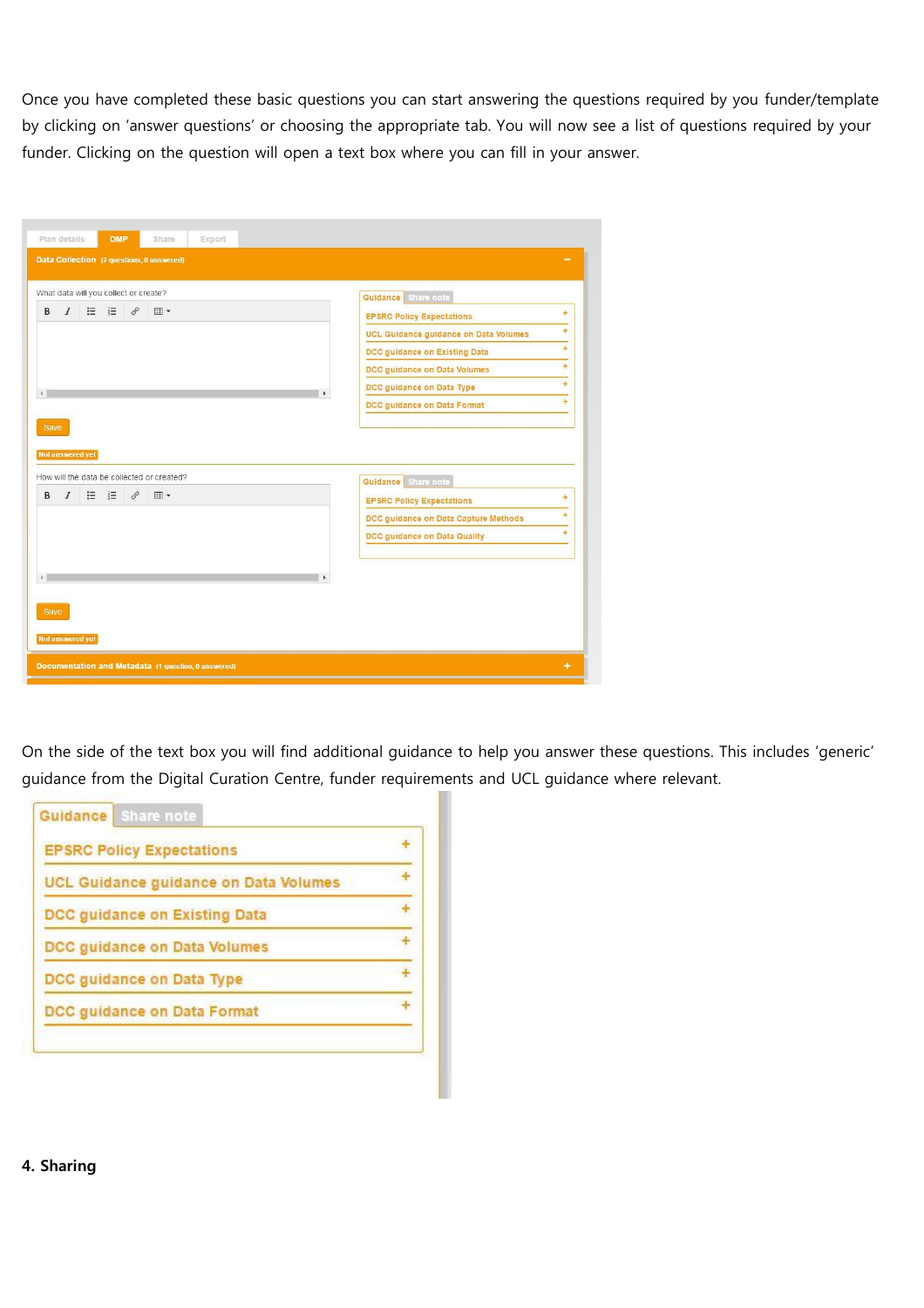You can share your Data Management Plan with other people. You can choose to give read only access or allow people to make edits to the document. To share your plan click on share.

| Users with "read only" access can only read the plan. | <b>Share</b> | Export |                                                                                                                                                                                                                                                                                                                                                                                                                                                                                                                                                                                                             |
|-------------------------------------------------------|--------------|--------|-------------------------------------------------------------------------------------------------------------------------------------------------------------------------------------------------------------------------------------------------------------------------------------------------------------------------------------------------------------------------------------------------------------------------------------------------------------------------------------------------------------------------------------------------------------------------------------------------------------|
| Editors can contribute to the plan.<br>Collaborators  |              |        | You can give other people access to your plan here. There are three permission levels.<br>Co-owners can also contribute to the plan, but additionally can edit the plan details and control access to the plan.<br>Add each collaborator in turn by entering their email address below, choosing a permission level and clicking "Add collaborator".<br>Those you invite will receive an email notification that they have access to this plan, inviting them to register with DMPonline if they don't already<br>have an account. A notification is also issued when a user's permission level is changed. |
| <b>Email address</b>                                  |              |        | <b>Permissions</b>                                                                                                                                                                                                                                                                                                                                                                                                                                                                                                                                                                                          |
| Daniel van Strien                                     |              |        | Owner                                                                                                                                                                                                                                                                                                                                                                                                                                                                                                                                                                                                       |
| Add collaborator                                      |              |        |                                                                                                                                                                                                                                                                                                                                                                                                                                                                                                                                                                                                             |
| Email<br>Permissions:                                 |              |        |                                                                                                                                                                                                                                                                                                                                                                                                                                                                                                                                                                                                             |

# **5. Exporting**

You can export your plan in a variety of formats including docx (Word), PDF and HTML.